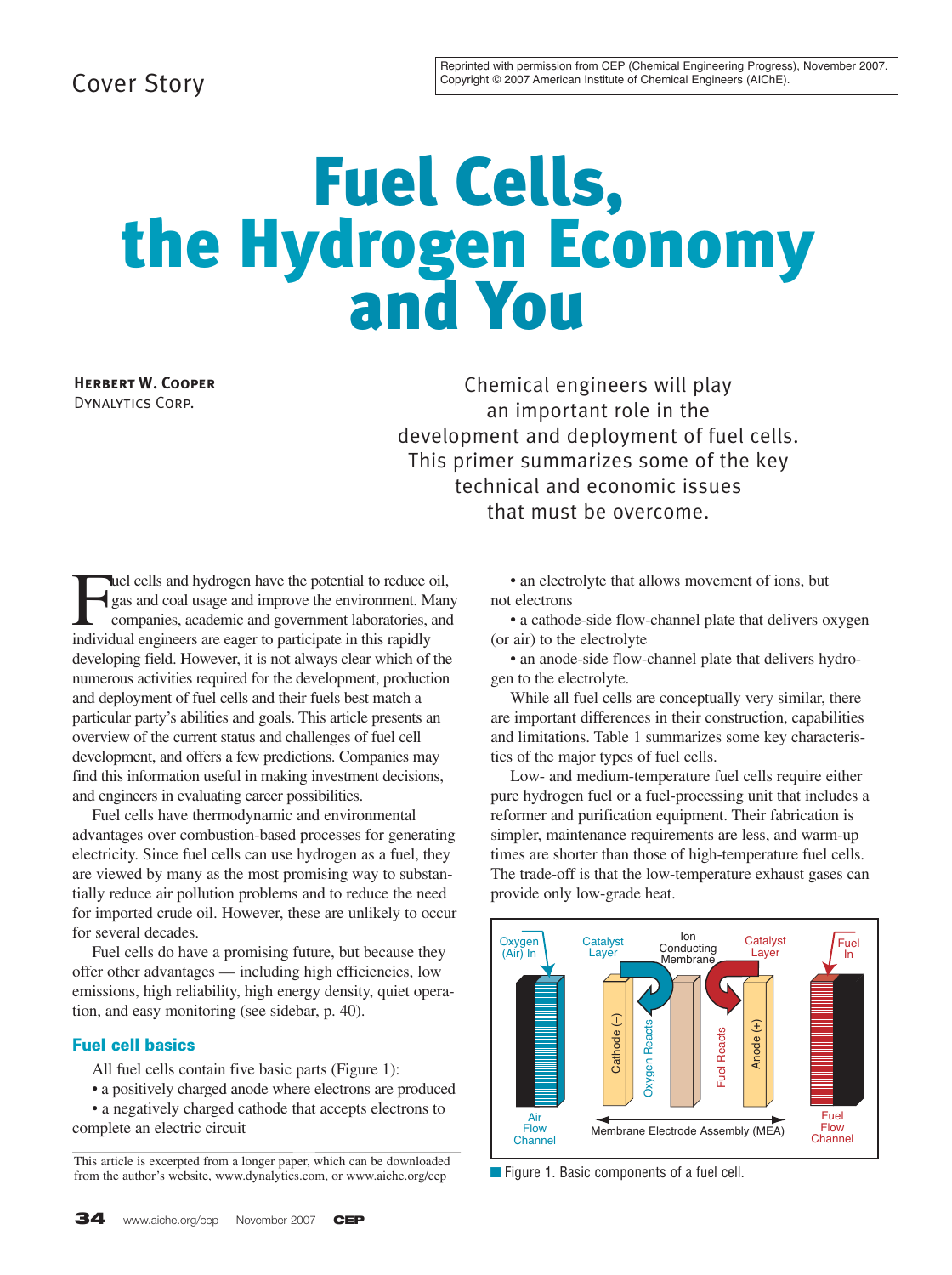High-temperature fuel cells may use a wide variety of fuels, including carbon monoxide, since they operate at temperatures high enough to internally reform many chemicals, although the fuels may require purification to remove sulfur and other impurities. The high-temperature waste heat can produce high-temperature/high-pressure steam for use with a steam turbine to produce additional electricity (*i.e.,* a bottoming or combined cycle).

*Proton exchange membrane (PEM) fuel cells (PEMFCs).* Any carbon monoxide in the hydrogen fuel gas must be removed or it will poison the PEMFC's platinum catalyst. The most common material for PEMs is polytetrafluoroethylene (PTFE), also known as Teflon or Nafion. Much research is being directed at developing other membrane materials that have higher ionic conductivities, dimensional stabilities and lower costs.

Proper water management is critical for maintaining the capacity and life of PEMFCs. The low humidity that is advantageous for removing the water that is formed must be balanced against the higher humidity that is necessary to keep the membrane from drying and cracking.

Their relatively favorable power-to-weight ratio, their

ability to provide peak power quickly, and their insensitivity to orientation make PEMFCs a leading contender for transportation applications.

*Alkaline fuel cells (AFCs).* These were the first fuel cells that reached practical use. Because carbon dioxide present in air (and possibly in the hydrogen fuel gas) reacts with the potassium hydroxide electrolyte, the  $CO<sub>2</sub>$  must be removed. This is readily accomplished and is a minor economic matter. Alternatively, pure oxygen and pure hydrogen can be used.

AFCs have a relatively good power-to-weight ratio, making them a contender for transportation applications. This, together with their very high efficiencies has led to various military and space applications.

*Phosphoric acid fuel cells (PAFCs).* The first fuel cells to be applied in applications of 200+ kW were PAFCs. As with PEMFCs, carbon monoxide in the hydrogen fuel gas must be removed since it poisons platinum. PAFCs have a relatively good power-to-weight ratio, but their sensitivity to orientation makes them a poor candidate for transportation applications. Their high efficiency, however, has led to various military applications.

| Table 1. Characteristics of the major types of fuel cells. |                              |                    |                                |                                                                            |                                              |                                                                           |
|------------------------------------------------------------|------------------------------|--------------------|--------------------------------|----------------------------------------------------------------------------|----------------------------------------------|---------------------------------------------------------------------------|
| <b>Type</b>                                                | Operating<br>Temperature, °C | Efficiency*        | Practical<br>Thermal<br>Output | Electrolyte                                                                | Ion Movement                                 | <b>Electrodes and Catalyst</b>                                            |
| Low-Temperature                                            |                              |                    |                                |                                                                            |                                              |                                                                           |
| Proton<br>Exchange<br>Membrane                             | $50 - 100$                   | 40-47%             | Warm water                     | Solid Polymer                                                              | $H+$ from anode<br>to cathode                | Porous carbon coated<br>w/ Pt catalyst                                    |
| Alkaline                                                   | $25 - 90$                    | 50-60%             | Warm water                     | <b>Alkaline Solution</b><br>e.g., KOH(aq)                                  | OH <sup>-</sup> from cathode<br>to anode     | Porous carbon coated w/<br>non-precious-metal catalyst                    |
| Phosphoric<br>Acid                                         | 150-220                      | $~1.35\%$          | Hot water                      | Silicon-carbide<br>matrix containing<br>pure liquid $H_3PO_4$              | $H+$ from anode<br>to cathode                | Porous carbon coated<br>w/ Pt catalyst                                    |
| <b>Direct</b><br>Methanol                                  | $50 - 120$                   | 25-40%             | Warm water                     | <b>PEM</b>                                                                 | $H+$ from anode<br>to cathode                | Anode = $Pt/Ru$<br>$Cathode = Pt$                                         |
| <b>High-Temperature</b>                                    |                              |                    |                                |                                                                            |                                              |                                                                           |
| Molten<br>Carbonate                                        | 600-700                      | ~155%<br>(CC 70%)  | Steam                          | Ceramic matrix<br>containing a<br>molten carbonate                         | $CO3$ <sup>-2</sup> from<br>cathode to anode | Ni catalyst<br>Anode = $Ni$ or $NiCr$ alloy<br>Cathode = $NiO$ doped w/Li |
| Solid<br>Oxide                                             | 650-1,000                    | 45-50%<br>(CC 80%) | Steam                          | Matrix of yttria-<br>stabilized zirconia;<br>or ceria-gadolinium<br>oxides | $O^{-2}$ from<br>cathode to anode            | Perovskite **                                                             |

\* Based on electrical output only, HHV basis. Additional power is attained by recovering otherwise wasted heat through steam production and using that in a steam-turbine-driven generator; CC = efficiency in combined-cycle mode.

\*\* A perovskite is an oxide with a structure similar to that of CaTiO<sub>3</sub>, frequently expressed as ABO<sub>3</sub>. Common perovskites used as fuel cell electrodes are lanthanum-strontium-magnetite (LSM) or a Ni/YSM ceramic metallic composite.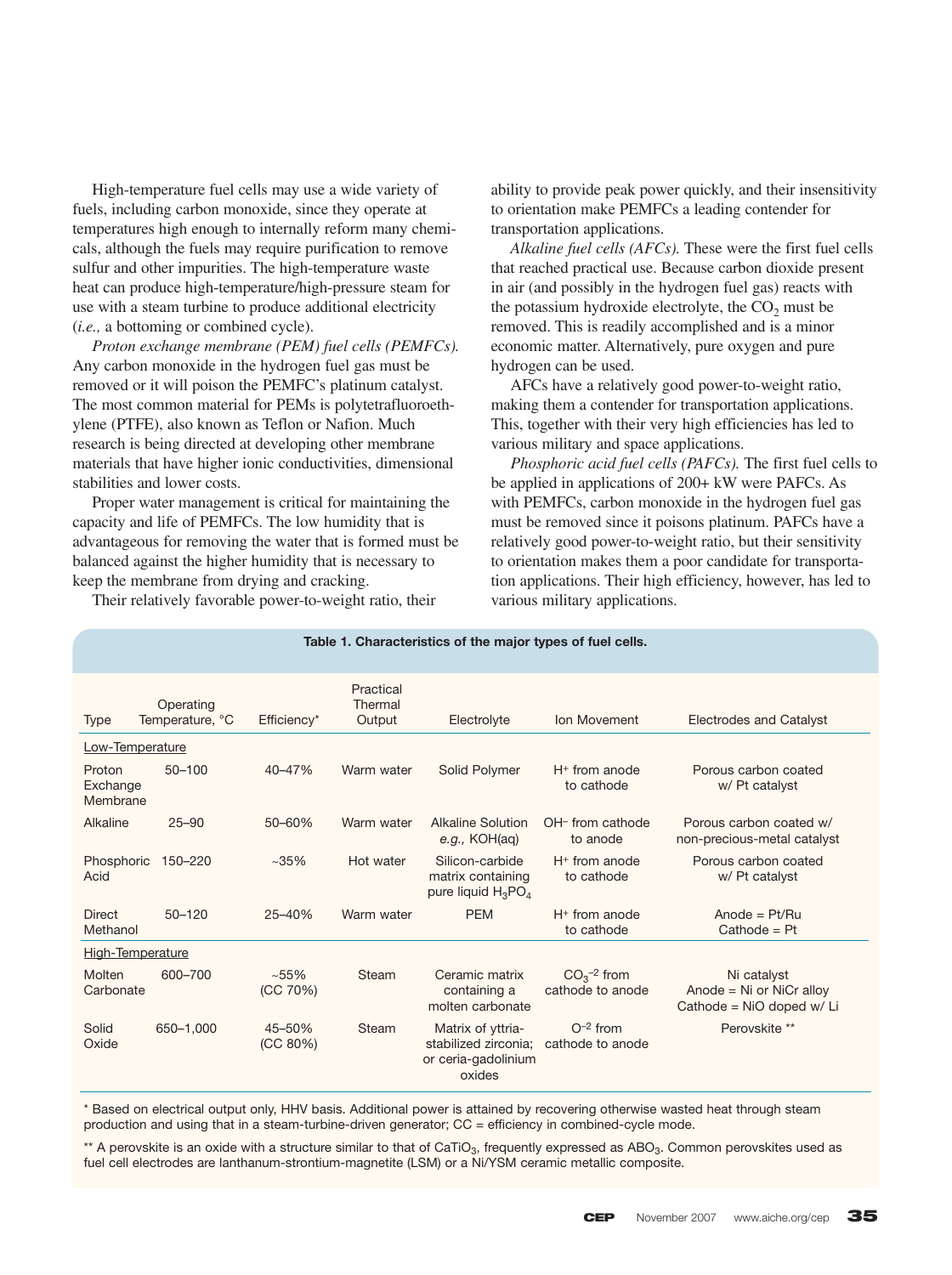#### **Advantages of Fuel Cells**

*High efficiencies.* When considering issues such as national or global energy and environmental matters, efficiency needs to be adjusted for the energy needed to produce, purify and distribute the fuel. These are substantial factors, particularly in the case of hydrogen. If the raw fuel is a hydrocarbon, the overall efficiency of the well-to-fuel-cell system might be 50–85% of that reported for the fuel cell system alone.

The efficiencies of most low-temperature fuel cell systems are not much better than the 45% typical of a heavy-duty diesel truck engine, and lower than the 52%–54% achieved by some large, modern gas-turbine combined-cycle or diesel-engine power plants. However, fuel cell efficiencies do not drop at partload operation, but are maintained at all load points between 15% and 100% of rated output. The efficiency of a high-temperature fuel-cell-based power plant with a bottoming cycle for heat recovery may far exceed that of a gas-turbine or diesel-engine power plant.

*Reduced air emissions.* Virtually the only emissions from fuel cells are nitrogen oxides, carbon monoxide, carbon dioxide and water vapor, the exact amounts depending on the nature of the fuel and the type of fuel cell. Sulfur dioxide emissions will be virtually undetectable, since the fuel must be desulfurized before it enters a fuel cell.

Although fuel cells do indeed produce very low emissions, it must be emphasized that the production of fuels, particularly hydrogen, is energy-intensive and involves processes that emit substantial amounts of pollutants and greenhouse gases.

*Extremely high reliability.* Unlike internal combustion engines and turbines, fuel cells have no moving parts. Like other generation technologies, however, their support systems often do rely on external components, such as pumps, blowers and fans, and on electronic components within control systems.

A PEM fuel cell system operating since April 2003 has successfully started up 1,106 times out of 1,111 attempts, a system availability of 99.5%. The availability of the fuel cell was 100% — failures arose in the balance-of-plant components.

Not all real-world experiences, however, have been positive. A comparison *(1)* of the performances of three fuel-cell-propelled buses and five diesel buses found that while the diesel buses attained 11,424 mi between propulsion-related service calls, the fuel-cell buses attained only 1,044 mi. More discouragingly, the fuel efficiency of the fuel-cell buses was 13% lower than that of the diesel buses on an energy basis, even without considering

*Direct methanol fuel cells (DMFCs).* The term direct methanol fuel cell refers to a PEM fuel cell that uses liquid methanol directly, rather than reforming it with steam to produce hydrogen. Much of the intellectual property and patents for DMFCs are owned by Direct Methanol Fuel Cell Corp., a subsidiary of Viaspace (www.viaspace.com/dmfcc.php).

A major problem with DMFCs has been methanol crossover — *i.e.,* the undesirable flow of methanol from the anode through the electrolyte to the cathode, where it is oxidized and releases heat. This leads to wasted methanol and reduced electricity output. Since this has often been a problem with Nafion membranes, other materials are being developed.

the energy needed for production and liquefaction of the hydrogen for the fuel cells. Obviously the situation will improve over time, but much needs to be accomplished.

*High power density.* As shown in the table, fuel cells have substantially higher energy-delivery capacities than batteries.

| Technology                                      | <b>Specific Energy</b><br>Delivery, W-h/kg |
|-------------------------------------------------|--------------------------------------------|
| Lead-Acid Battery                               | $30 - 50$                                  |
| Nickel-Cadmium Battery                          | $45 - 80$                                  |
| Lithium-Ion Battery                             | 110-160                                    |
| Reusable Alkaline Battery                       | ~100                                       |
| Fuel Cell, Cylinder with 136 atm H <sub>2</sub> | 150                                        |
| Fuel Cell, Cylinder with 680 atm H <sub>2</sub> | 700                                        |
| Fuel Cell, Tank with Liquid Methanol            | 6.100                                      |

*Quiet operation.* Because they do not rely on the explosions that occur in diesel engines or have moving parts such as pistons or turbine shafts, fuel cells produce electricity extremely quietly. Simple fuel cell systems up to a few kilowatts typically emit noise levels of 35–53 dBA at 1 m; larger and more complex systems are noticeably noisier. Noise levels may be reduced, if necessary, with noise barriers, air inlet silencers and similar attenuators. (For comparision, relaxed speech is readily intelligible with a background noise level of 45 dBA.)

Quiet operation allows fuel cells that provide backup power to be operated within buildings, which is not practical for a diesel generator. Quiet operation is also beneficial for military applications such as "silent watch" and submarine propulsion.

*Remote status monitoring.* It is relatively easy to measure the temperature and pressure of the contents of a gas cylinder, transmit the data electronically, and calculate the amount of useable hydrogen remaining, and hence the remaining electrical energy available. Similarly, the height or weight of a liquid fuel is readily measurable and can be transmitted and processed to determine the remaining energy supply. This assessment of remaining capacity can also be done for diesel engines, but cannot be done accurately for batteries.

1. Eudy, L., "VTA Prototype Fuel Cell Bus Evaluation: Interrim Results," National Renewable Energy Laboratory, Document No. NREL/PR-540- 40012, presented at the American Public Transportation Association (APTA) Bus and Paratransit Conference, Anaheim, CA (May 2, 2006).

*Molten carbonate fuel cells (MCFCs).* The MCFC's electrolyte is typically a  $LiAlO<sub>2</sub>$  ceramic matrix that contains a molten carbonate, such as  $Na_2CO_3$ ,  $K_2CO_3$ , La<sub>2</sub>CO<sub>3</sub>. Carbon dioxide serves as the oxidant. Actual experience has shown that electrical output and efficiency decrease with time and, for economic reasons, cell components must be replaced approximately every 3 yr. This is a very costly drawback.

*Solid oxide fuel cells.* Operating at the highest temperatures, SOFCs have the highest efficiencies. Ceria-gadolinium oxides are sometimes used as the electrolyte because they can operate effectively below 700°C, which provides fabrication and durability advantages.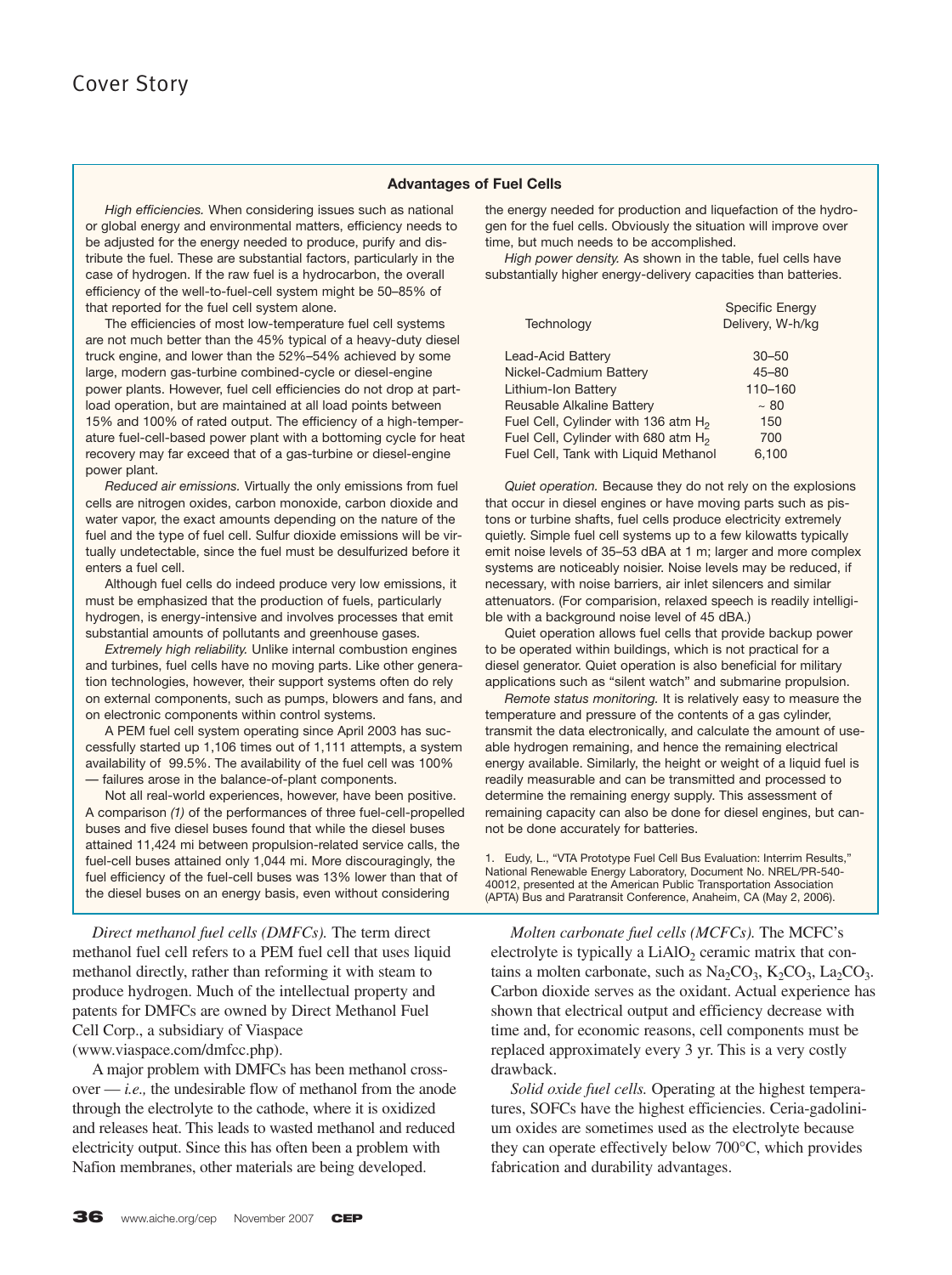#### **Technical issues — fuel cell systems**

*Electrodes.* A fuel cell resembles a battery in that it consists of a casing that contains two electrodes separated by an electrolyte. Unlike a battery, though, a fuel cell's electrodes are not consumed in the chemical reactions that produce electricity— they primarily transport electrons that are released at the anode. Their construction is also more complex — they are generally either porous or contain channels enabling the gaseous fuel at the anode and the air at the cathode to diffuse through them, then through a porous catalyst film or plate where the chemical reactions take place, to finally contact the electrolyte. Typically, a very thin layer of the catalyst is supported on a carbon black substrate, which tends to corrode, causing the catalyst to dislodge, aggregate and become less effective. Research on other ways to incorporate catalysts, such as attaching platinum to carbon nanotubes, is ongoing.

Much research is also underway to improve the performance of electrodes. A promising example, being developed by CellTech Power (www.celltechpower.com), is the use of a liquid tin anode in a SOFC. This allows direct use of plastics, heavy hydrocarbons and JP-8 as fuels without reformers, and a tolerance to sulfur-bearing contaminants.

*Electrolytes.* Chemical reactions release the fuel's electrons at the anode to generate a useful electric current while simultaneously producing negatively charged ions that flow to the cathode for oxidation to water and/or carbon dioxide. The electrolyte through which the electrons and ions flow must be conductive and chemically stable at the operating temperature. It may be a liquid, an appropriate plastic membrane (a PEM), or a ceramic containing metallic compounds. Practical membranes must be good proton conductors but must not conduct unreacted fuel or electrons. They must also be capable of absorbing large amounts of water, be chemically resistant, and mechanically strong enough to be made in thin sections.

*Geometries.* The individual components are assembled to create a fuel cell, typically as assemblies of planar components. A unit of one cell, *i.e.,* two electrodes and the electrolyte, is called a membrane electrode assembly (MEA), and it typically has an overall thickness of 2–3 mm. An appropriate number of these, together with air channels, fuel channels, possibly coolant channels, electrical interconnections and end plates, are arranged in a stack to obtain the desired voltage.

Alternatively, the MEAs can be arranged as round or flattened tubes. These are easier to seal, but they must be thicker for structural and fabrication reasons, which creates a higher resistance to flow. Air and fuel flow paths are, conversely, easier to arrange than those in planar units. Several high-temperature fuel cells employ these geometries.

*Catalysts.* Today's fuel cells use oxygen (or carbon dioxide in MCFCs) as the oxidant at one electrode and either hydrogen or carbon monoxide as the reactants at the other electrode. However, the reaction rates at ambient temperatures are too slow to be practical, so they are increased by operating at substantially higher temperatures or by using catalysts.

The most common catalyst is platinum, which, in addition to being very expensive, is poisoned by carbon monoxide at low temperatures. Sources of platinum cause another concern —only 4.1% originates in North America, leaving the fuel cell community vulnerable to supply interruptions.

Another consideration is that because South African ores contain only 4–7 g of platinum-group metals, the recovery process produces large amounts of solid wastes. Additionally, platinum smelting and refining are energyintensive processes — carried out in large electric furnaces at temperatures of 1,350–1,600°C.

The reaction rates at the higher temperatures encountered in MCFCs and SOFCs allow lower-cost materials such as nickel to be used as electrochemical catalysts.

*Air and water.* Air must be forced into the internal passages of large fuel-cell stacks by blowers or compressors. Smaller fuel cells (such as those used for handheld devices) can rely on "air-breathing" — *i.e.,* diffusion through a porous cathode. Their pores, however, are susceptible to plugging by airborne particulate matter, by water in very humid environments, or by ice crystals in cold environments.

Water that forms from the hydrogen fuel at the electrodes must be removed (although some membranes require an adequate water concentration in order to conduct the protons from the cathode to the anode). Furthermore, microcracking will occur if the membrane dries out, reducing its performance. Thus, the air supplied to larger fuel cells is humidified or dried to the appropriate moisture level. Some fuel cell systems also require the fuel gas to be humidified.

The water required for humidification or to produce steam for reforming processes must not contain impurities at the levels normally present in city, river or sea water, so purification equipment (*e.g.,* softeners or reverse osmosis units) may be necessary. Additionally, a chemical corrosioncontrol program may be required for the cooling water. These are well-developed technologies, and their application to fuel cell systems does not introduce significant additional technical challenges.

The water that is formed during the oxidation process must also be removed. This may occur by simple diffusion through the porous cathodes of air-breathing fuel cells. Larger forced-air systems carry the water vapor out in the exhaust air stream. Water removal from fuel cells operating at low temperatures is not a trivial matter.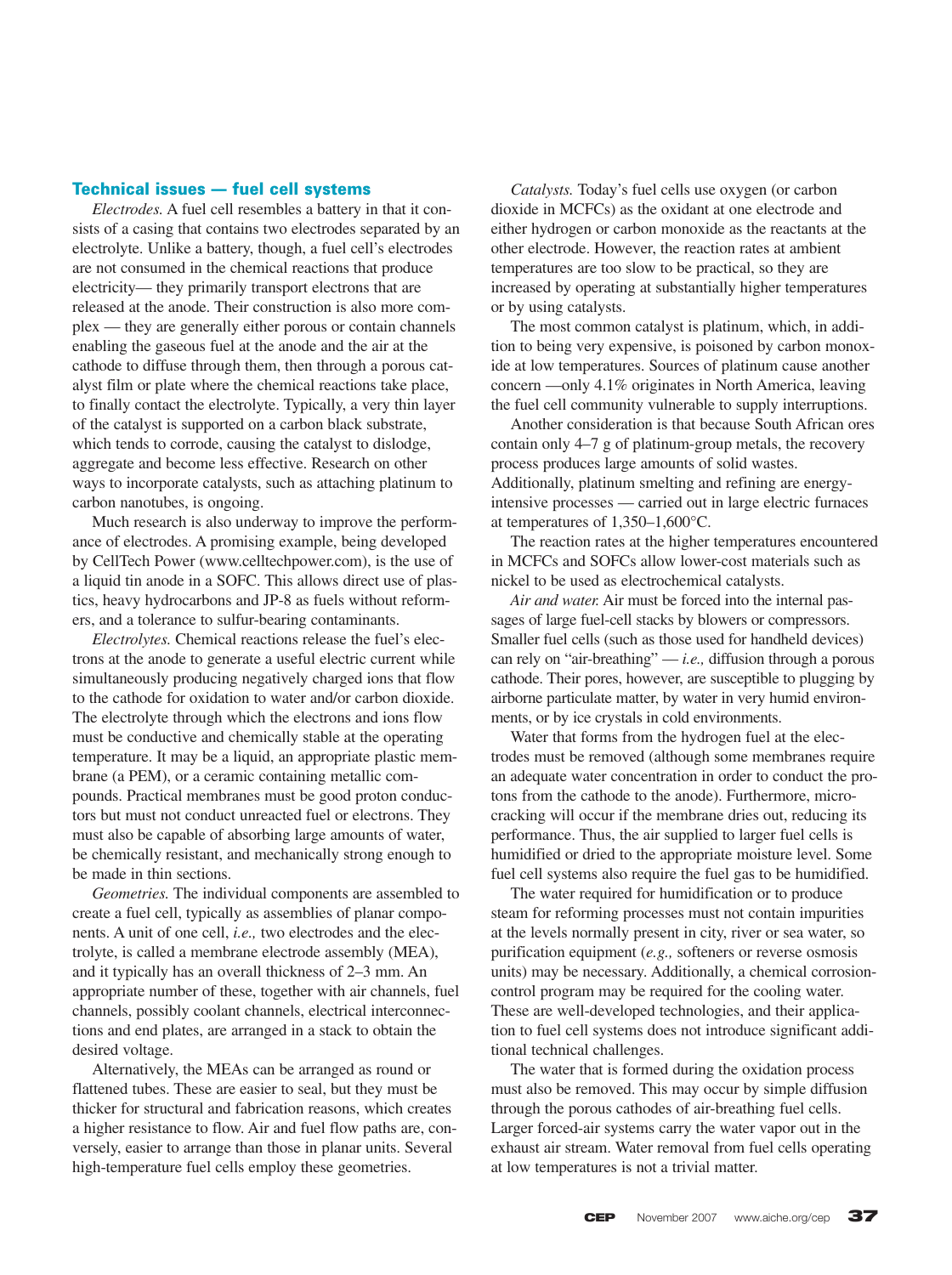

■ Figure 2. Electrical energy available from fuels on a weight basis and a volumetric basis.

#### **Fuel production and purification**

Today's fuel cells commonly use hydrogen as the fuel. Hydrogen has a very high energy density on a per-weight basis, but a very low one on a per-volume basis (Figure 2). Carbon monoxide may also be used as the fuel in veryhigh-temperature fuel cells.

The fuel may be produced directly within the fuel cell assembly (internal reforming). More commonly, raw fuels (*e.g.,* hydrocarbons, alcohols, ammonia) are converted to hydrogen or carbon monoxide (Figure 3). The processes involved may require more equipment and more-complex control systems than is readily apparent from this block diagram, and produce significant quantities of pollutants.

There is much experience with designing, constructing and operating large-scale fuel and hydrogen production facilities. Much of this, however, is not applicable to the significantly smaller systems needed for many fuel cell applications. Researchers throughout the world are, therefore, developing processes and equipment that are compact, durable, adequately efficient, and cost-effective for this application, such as miniature reforming and purification systems, improved catalysts and new approaches to heat integration.

Hydrogen, at a purity acceptable for use in a fuel cell, is readily available from numerous commercial sources. It may be produced, delivered and stored in various ways.

*Electrolysis.* Very pure (99.9999+%) hydrogen and byproduct oxygen may be produced from water by electrolysis. This relatively mature technology may fill a special niche in the production of electricity from fuel cells. The process may be economically advantageous if the

electricity for electrolysis is obtained at very low cost, such as from photovoltaic cells, wind, waves or similar sources, at times or in locations where it cannot be economically transmitted to an electric grid.

The energy required for electrolysis may be reduced by operating at high temperatures. Development work at Idaho National Laboratory (www.inel.gov) and Cermatec, Inc. (www.cermatec.com) has demonstrated that electrolysis at 1,000°C provides total energy savings (including the energy required to produce the electricity) of approximately 35% compared to operating at ambient temperature. Many problems must be overcome, such

as those associated with durability, sealing and corrosion resistance, before high-temperature electrolysis will be commercially practical.

*Thermochemical cycles.* Hydrogen may also be obtained from water using thermochemical cycles. One promising technology is the iodine-sulfur (IS) process, in which sulfuric acid is decomposed at 800–1,000°C, producing water, sulfur dioxide and oxygen. The sulfur dioxide is then reacted with iodine and water at 120°C to produce hydrogen iodide (HI) and sulfuric acid that is recycled. Finally, the HI is dissociated at 350°C to produce the desired hydrogen, plus iodine that is also recycled. There is virtually no net consumption of the sulfuric acid or iodine. This and similar thermochemical processes are being evaluated by several groups as adjuncts to nuclear reactors, which might be economical sources of the high-temperature thermal energy that is required.

Using water as a raw material, whether for electrolysis or thermochemical cycles, is not free of economic and political drawbacks. Water shortages are a serious problem in much of the world.

*Steam hydrocarbon reforming.* Hydrocarbons, such as methane, propane, liquefied petroleum gas (LPG) and naphtha, may be mixed with steam and passed over a catalyst, typically a nickel- or rhodium-based material. Hot combustion gases transfer heat to the reacting mixture, raising its temperature to approximately 700–850°C. Pressures of 3–27 atm are commonly used. The hot process stream leaving the reformer contains hydrogen, carbon monoxide, excess steam, byproduct carbon dioxide and unreacted methane. The thermal efficiencies of steam hydrocarbon reforming systems are typically between 75% and 80%,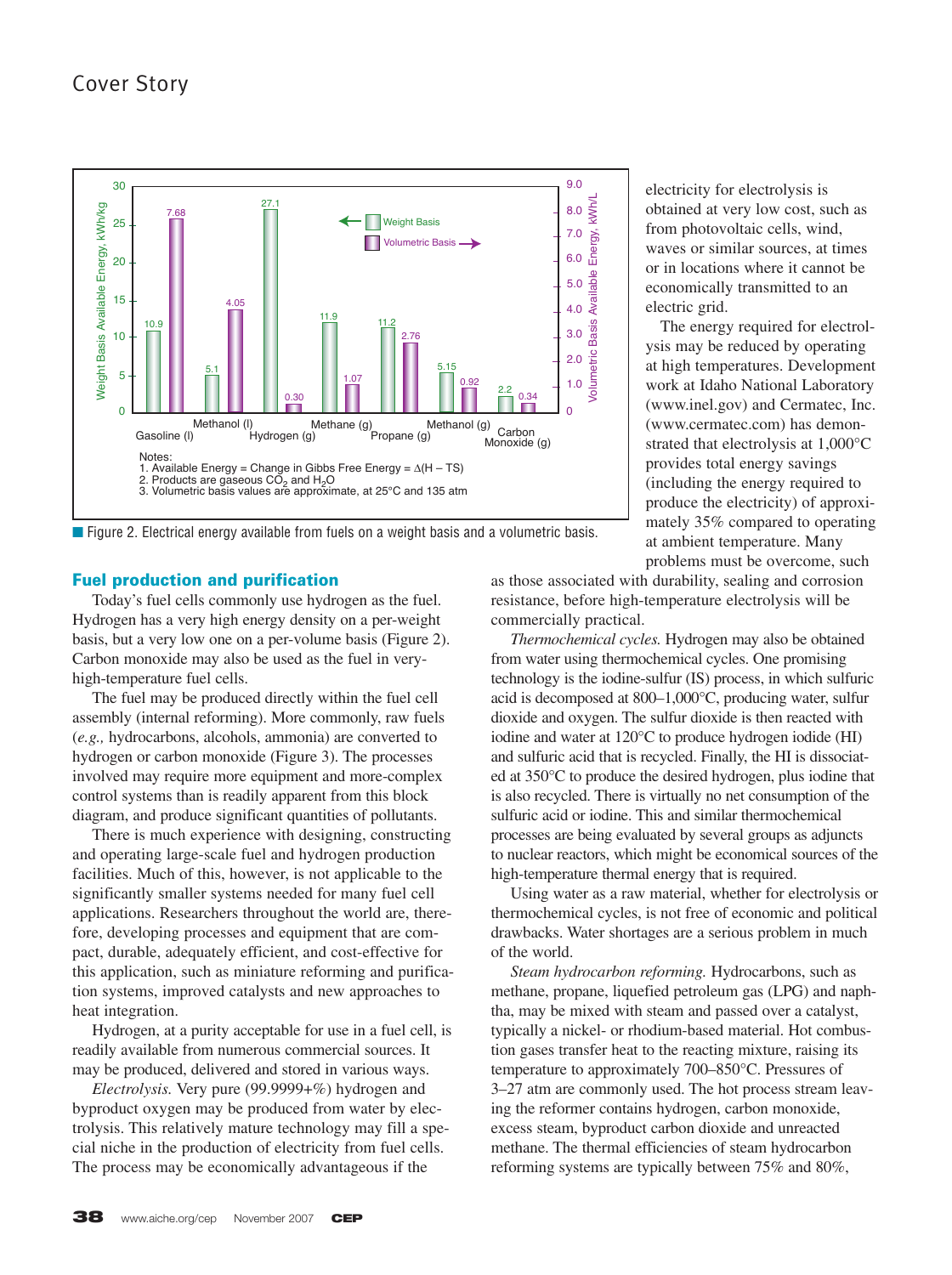depending on the composition of the hydrocarbon feed and the extent of heat recovery.

*Partial oxidation.* Alternatively, hydrocarbons may be partially oxidized by burning them with air or oxygen in quantities that are insufficient for complete combustion and with no or very little steam present. Although catalysts are not required, they are frequently used to increase the yield of hydrogen relative to carbon monoxide. Because the oxidation reaction is exothermic, no heat exchange equipment is needed, resulting in more-compact units. The thermal efficiencies of partial-oxidation



■ Figure 3. Hydrogen production and distribution.

reforming systems are typically between 70% and 75%, depending on the composition of the hydrocarbon feed and the extent of heat recovery.

Partial oxidation is attractive in areas where water is scarce since it uses little or no steam. The disadvantages of partial oxidation are that the product gases are diluted by nitrogen from the combustion air (unless pure, but costly, oxygen is used) and the carbon dioxide that is produced, the purge gases from the purification sections have little use as a fuel, and the combustion air must be compressed to the oxidation reactor pressure.

*Autothermal reforming.* Another practical process consists of partial oxidation carried out immediately upstream of steam hydrocarbon reforming, the former providing the heat of reaction for the latter. This combination is a physically compact system, but it requires a larger downstream purification system.

*Non-hydrocarbon fuels.* In North America, much of Europe and Asia, coal is an attractive fuel from energy security and supply perspectives. However, its use brings many well-known disadvantages, including variable compositions, corrosive and catalyst-poisoning impurities, reliance on high-maintenance material-handling systems, and the dangers of coal mining. Additionally, its use generates greenhouse gas emissions  $(i.e., CO<sub>2</sub>)$  and other pollutants that are expensive to control.

Efforts to use coal follow two paths. One approach is to gasify the coal to produce carbon monoxide and hydrogen, which is the emphasis of the U. S. Dept. of Energy's (DOE) aggressive FutureGen program (www.fossil.energy.gov/programs/powersystems/).

The other is to use carbon directly in a fuel cell. Although this is potentially more efficient, it has all of the mechanical problems of SOFCs, made even more difficult by the nature of coal. Many groups are developing this technology, but it is unlikely that practical systems will be available within the next 15 years.

Hydrogen may also be obtained by cracking ammonia, which is relatively easy to transport and store. This technology and its integration into operational fuel cells have been demonstrated by Apollo Energy Systems, Inc. (www.electricauto.com) and Argonne National Laboratory (www.anl.gov).

*Fuel purification.* Hydrogen purity is important for two reasons. First, reformer and fuel cell catalysts may be poisoned by compounds such as the sulfur-bearing odorizers in pipeline natural gas and commercial propane, as well as by carbon monoxide and unsaturated hydrocarbons. Other catalysts used to produce and purify hydrogen are also susceptible to poisoning, so fuel cell vendors typically limit the concentrations of alkali metals, ammonia, carbon monoxide, halogenated compounds, nitrogen, sulfur compounds, unsaturated hydrocarbons in the raw materials fed to their systems.

Impurities may be removed by numerous proven techniques, such as hydrodesulfurization, molecular sieves (zeolites), or reaction with zinc oxide, iron oxide or copperimpregnated adsorbents. Each has a niche, as well as capital and operating cost penalties. In practice, molecular sieves or semi-permeable palladium membranes that allow hydrogen to pass through while blocking other compounds are most often used within integrated fuel-cell systems. These can readily accept feeds with initial hydrogen contents of 25% or higher and produce a hydrogen product with a 99.999% purity.

Operating cost is the second important factor related to hydrogen purity. Unit costs of hydrogen in cylinders for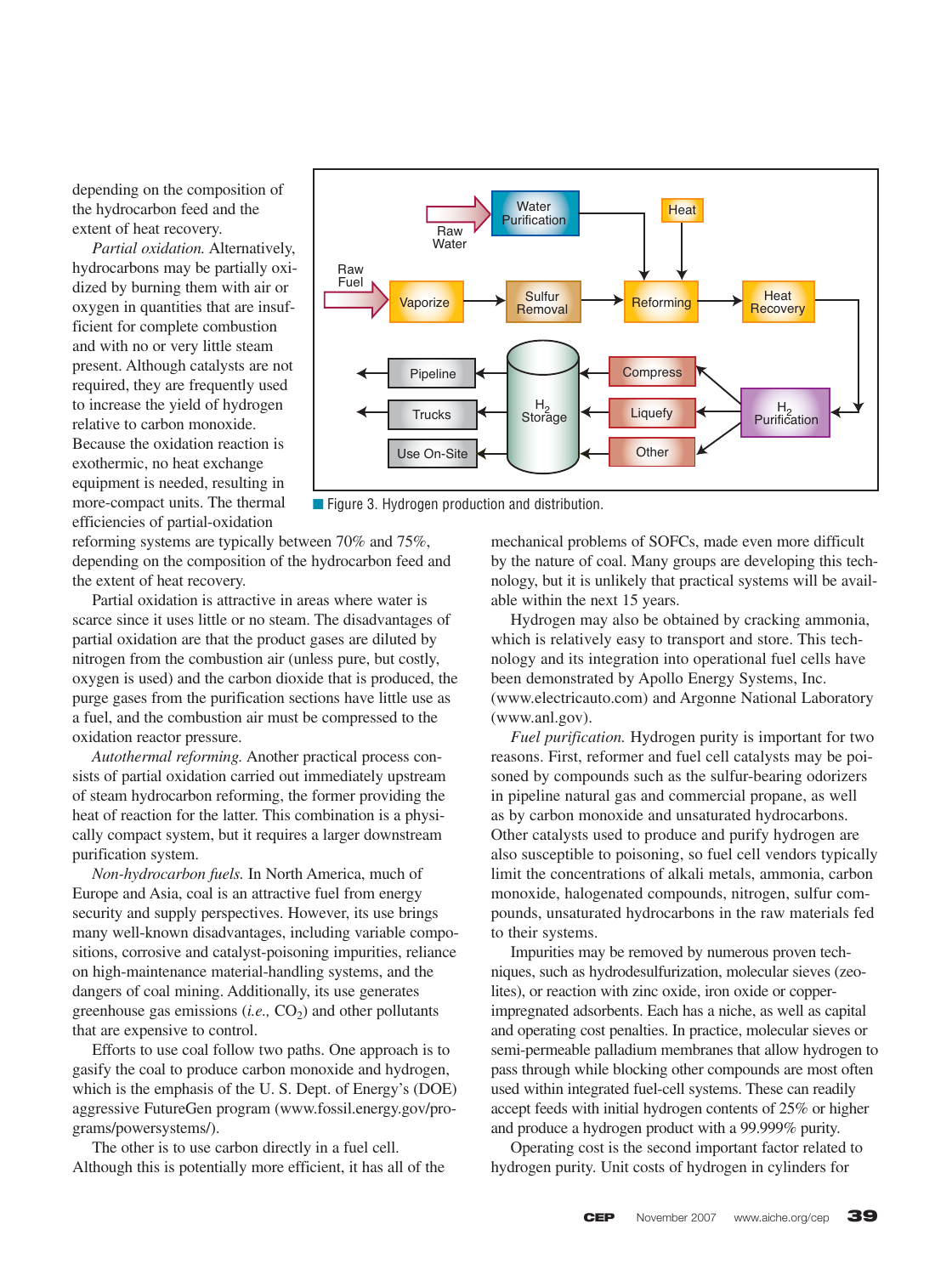### Cover Story

| Table 2. Hydrogen cost<br>depends on purity. |            |  |  |  |  |  |
|----------------------------------------------|------------|--|--|--|--|--|
| Hydrogen                                     | Unit Cost, |  |  |  |  |  |
| Purity, vol.%                                | \$/scf     |  |  |  |  |  |
| 99.95                                        | 0.35       |  |  |  |  |  |
| 99.99                                        | 0.40       |  |  |  |  |  |
| 99.999                                       | 1.65       |  |  |  |  |  |
| 99.9995                                      | 1.75       |  |  |  |  |  |

Note: Typical mid-2007 costs. Actual costs depend on quantities, cylinder rental and other commercial arrangements.

small and mid-sized applications vary with purity (Table 2).

Although standards for hydrogen composition exist for uses ranging from general industrial applications  $(99.95\% \text{ H}_2)$  to semiconductor production (99.9997% H<sub>2</sub>), compliance with these standards may not assure adequate performance of fuel cells or

storage systems. It is very important to ascertain from the fuel cell vendor what the acceptable levels of contaminants are for its particular fuel cell design, and to then assure that these levels will not be exceeded by the fuel supplier.

#### **Hydrogen transportation and storage**

Despite its indisputable advantages, hydrogen, unfortunately, also has several physical and thermodynamic properties that cause extremely difficult technical and economic problems for its transportation and storage. While these may not necessarily be "deal-killers" for widespread use of fuel cells in a hydrogen-based economy, solutions are not apparent at this time.

Hydrogen's low volumetric energy content makes transporting it very far by pipeline problematic. Typical natural gas pipelines are limited to pressures of approximately 100 atm, diameters of 120 cm and gas velocities of 30 km/h. Such a pipeline carrying gaseous hydrogen would deliver, at best, less than 33% of the energy capacity of the same natural gas pipeline.

Similarly, a pipeline carrying liquid hydrogen would transport much less energy than one carrying gasoline, propane or methanol. The liquid hydrogen pipeline, moreover, would have to operate at approximately  $-240^{\circ}$ C, raising issues of brittleness and insulation as well as the design and operation of flanges, gaskets, pumps, meters and safety devices.

Therefore, one must evaluate the pipeline alternative based on the same energy delivery rather than on the same volumetric delivery.

It appears more likely that hydrogen will always be generated locally, either in small distributed plants serving a limited geographic area or within the fuel cell assemblies themselves.

An assessment of storage possibilities must consider economic factors as well as the following technical issues: the total system weight and volume, discharge rates, recharging time, heating and cooling requirements, operating temperatures and pressures, and chemical stability.

Hydrogen is widely distributed in high-pressure cylinders, typically containing 850–8,500 normal liters (NL) at pressures of 135–205 atm. Cylindrical high-pressure storage tanks are easily integrated into stationary systems; however, it would be difficult (although not impossible) to make them in other shapes, such as automobile fuel tanks, for transportation use.

Another storage technology involves reversibly converting hydrogen to certain metal hydrides (e.g., LaNi<sub>5</sub>H<sub>6</sub>,  $NaAlH<sub>4</sub>$ , LiNH<sub>2</sub> and LiH) by simply contacting the metals and hydrogen at pressures of approximately 1–10 atm and ambient temperatures. The bound hydrogen is then released by either increasing the temperature somewhat or reducing the pressure.

Several hurdles must be overcome before metal hydrides become more widely used. First, the chemical reactions that form the hydrides release large amounts of heat that must be dissipated. Second, metal hydrides are sensitive to carbon monoxide. Third, the weight of the metal hydride per unit of recoverable hydrogen is too high to be practical for many situations, particularly for automotive use. Finally, currently available metal hydride systems have not yet demonstrated an ability to perform after more than about a thousand charge/discharge cycles under commercial or industrial conditions. This may be adequate for many stationary applications, but it is not acceptable for automotive uses.

Another method to deliver and store hydrogen is to use it to produce a chemical compound that may be readily transported and then later decomposed upon demand to release its chemically bound hydrogen. One such compound is sodium borohydride ( $N$ a $BH<sub>4</sub>$ ). When its hydrogen is needed, water is added in the presence of a catalyst and the resulting reaction produces hydrogen and sodium borate. The technology has been demonstrated, with a storage capacity of approximately 4.0%wt  $H_2$  for the overall system, and is now commercially available. Many other compounds are being studied for this approach. It is, however, generally not practical to regenerate these systems on a small scale or onboard vehicles.

Liquid hydrogen at cryogenic temperatures represents a low-cost storage method, but the liquefaction process consumes approximately 40% of the energy in the starting gas. This is generally an economically untenable situation.

The costs and storage capacities of the major current contenders are summarized in Figure 4.

Other hydrogen-storage technologies that are being intensively investigated include the use of clathrates, carbon nanotubes and nanofibers, zeolites, and glass microspheres. Breakthroughs are certainly possible, but do not appear to be probable in the near future.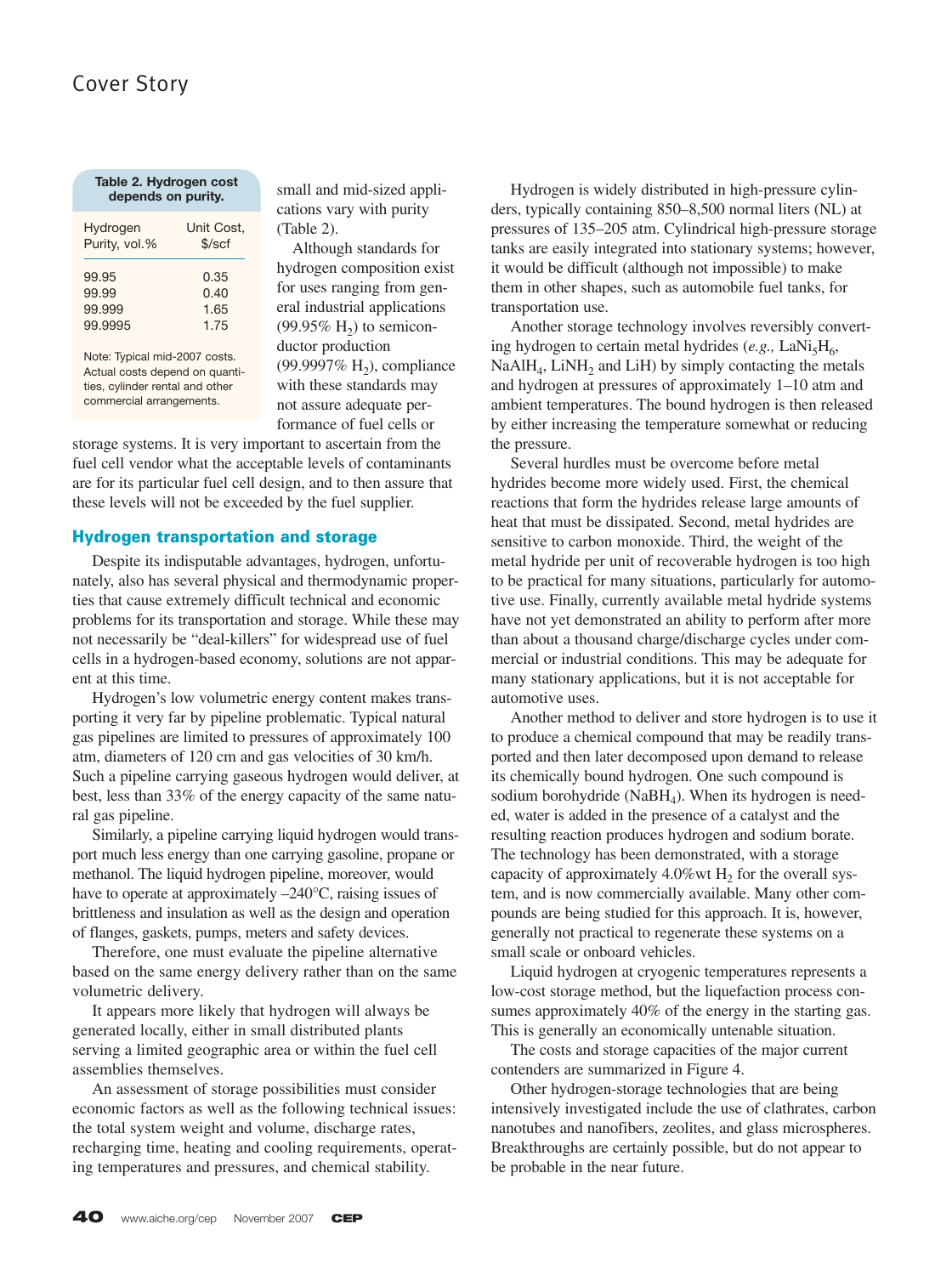#### **Other fuels**

The technical and economic difficulties of producing and transporting hydrogen have led to searches for alternative fuels. The most promising candidate at this time is methanol, which may be reformed at relatively lower temperatures of 260–320°C, or may be used directly as a pure liquid or in dilute aqueous solution. As shown in Figure 2, liquid methanol has a reasonably high energy density on both a weight and volumetric basis. It is mostly produced from natural gas. Importantly, however, it has also been produced from coal.

Although methanol is reasonably attractive with respect to energy density, ease of transport and storage, it does have some disadvantages. The most common feedstock for its production is natural gas. Conversion efficiency, on an energy basis, is typically only about 70%, versus 85% for hydrogen production. On an overall basis, its production and use increases the total amount of hydrocarbons that would be used.

Methanol is moderately corrosive at ambient temperatures, requiring Grade 304 stainless steel storage tanks, piping, and wetted pump and valve components. It is also a toxic material that is soluble in water. Since chlorides and high-boiling-point compounds may lead to problems, a dedicated distribution system may be required.

Ethanol is another major fuel contender. Relatively small amounts of it are produced by hydration of ethylene that has been produced from natural gas or other hydrocarbons. The majority of ethanol is currently being made from various cellulosic materials such as corn and sugar cane. Demonstration projects using switchgrass are producing better yields, but have not yet reached large-scale deployment. There is, moreover, much experience with designing and operating production, transportation and storage systems, as well as safely handling ethanol.

#### **Barriers to market acceptance**

*Unclear benefits.* Acceptance of fuel cells in the residential sector faces unique challenges. For example, landlords who pass along utility bills to tenants and tenants whose utilities are subsidized or included in their rent often have no interest in investing in energy conservation measures. Although environmental advantages may have some attraction, experience in convincing customers to pay for them is not encouraging — for instance, utility company programs that offer "green power" have not been spectacularly successful.

*Capital costs.* In part because fuel cells rely on expensive components, such as platinum catalysts and proton exchange membranes, their capital costs are substantially higher than those of alternative electricity sources, typically five to ten



■ Figure 4. Hydrogen storage capacity vs. system cost.

times higher than those of a diesel generator or a combustion turbine generator in the kilowatt size range and eight times as high as a boiler/steam-turbine plant in the 10-MW size.

Additionally, the market does not yet support large production runs that would lead to improved economies in purchasing and efficiently manufacturing to the close tolerances that are required. Improved production techniques are available, but the required investments cannot yet be economically justified.

*Operating costs.* Fuel cell component lifetimes are shorter and replacement costs are higher than those of other electricity generation systems. Stack life is only 3–5 yr, and even these have not yet been demonstrated for SOFCs, whose high efficiencies offer the largest fuel cost savings. Durability problems will always arise from frequent startup/shutdown cycles encountered in applications such as automotive or residential heating or electricity-generation units. Additionally, finding a use for or storing the thermal output when it is not needed for heating or cooling is certainly technically possible; doing so economically will be a major challenge.

*Lack of standard sizes.* The vast market for batteries has developed, in large part, by the availability of standard sizes that can be readily found in stores throughout the world. The fuel cell industry does not yet, except for certain military applications, enjoy this convenience.

*Inadequate fuel infrastructure.* Although many chemicals are sold and distributed for industrial purposes, there is no mass market for hydrogen or methanol. Methane (as natural gas), LPG, gasoline, diesel, jet fuels and coal are the only fuels for which a large-scale infrastructure exists; ethanol may join this group in the near future.

The lack of infrastructure is a particular problem for the much-discussed automotive fuel cell applications. Stationary applications are more likely to reach commercial acceptability in the foreseeable future.

*Financing difficulties.* Since there is very little experi-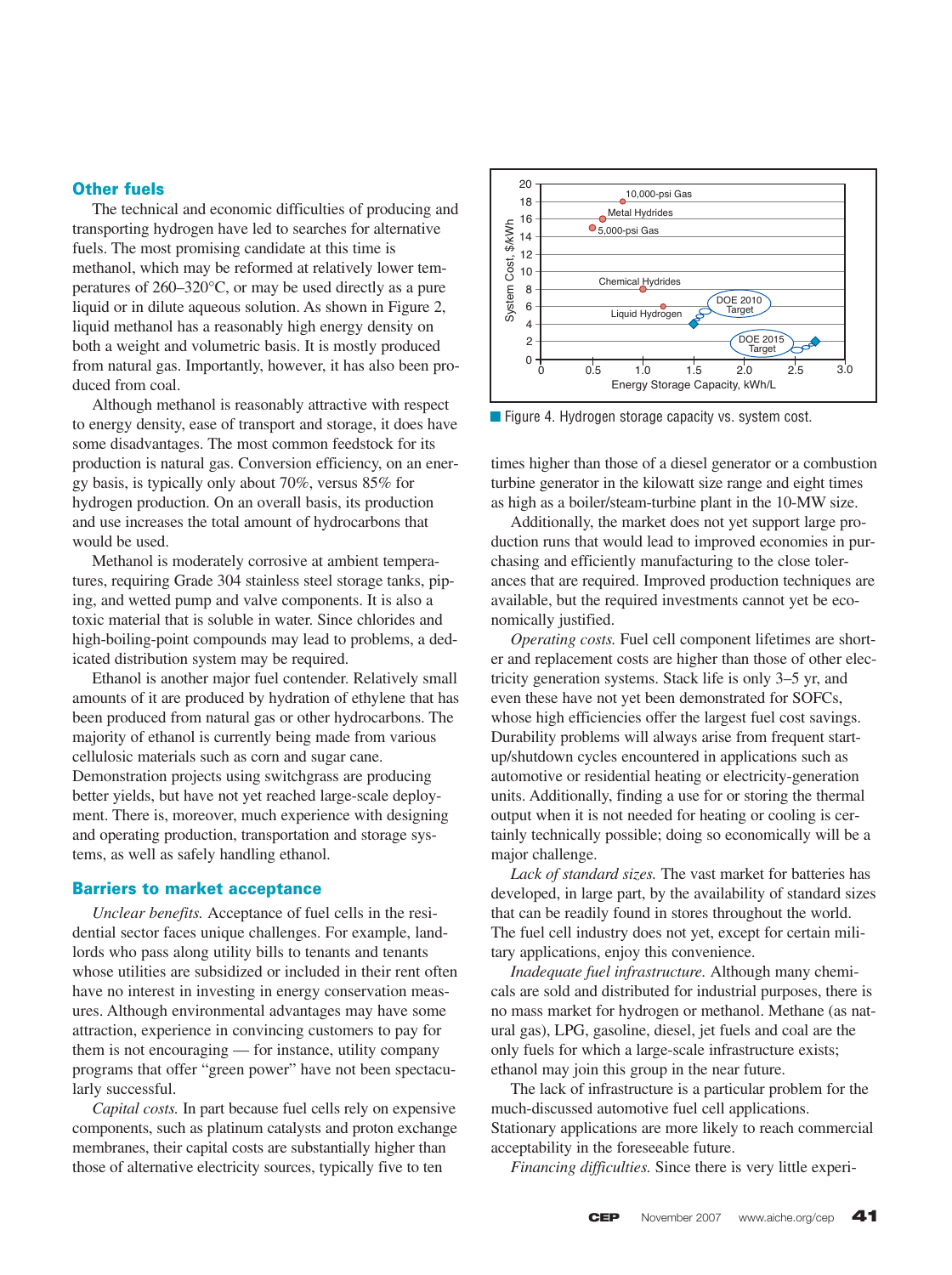#### **Actual Applications**

There are now more than 2,500 non-military fuel cells installed throughout the world providing primary or backup power to buildings and serving various other needs. Virtually all of these are highly subsidized or are demonstration units. Many other applications are now economically viable on their own.

*Backup/standby power systems.* The telecommunications industry requires backup power systems for facilities in rural or remote areas. These may require 1–5 kW of 24-V or 48-V DC power, the ability to reliably start and operate at temperatures between –30°C and +45°C, and full-load operation capabilities of at least 24 h and frequently longer. Several companies [*e.g.,* CellKraft (www.cellkraft.se), Plug Power (www.plugpower.com), ReliOn, Inc. (www.relion-inc.com)] provide PEM fuel cells that use hydrogen from locally mounted cylinders for telecommunication backup systems. The backup power systems currently use batteries to carry the load for the first minute or so until the fuel cell comes online. These batteries, however, can have much lower energy-delivery capabilities that those in conventional battery systems, but they can be recharged by the fuel cell. If the response to a loss of power must be met much faster, ultracapacitors may be used.

*Remote data collection.* Sandpiper Technologies, Inc. (www.sandpipertech.com) offers a 50-W, 12-V methanolfuelled remote power system that it says can operate a digital video recorder for more than two weeks without requiring additional fuel, as well as charge other 12-V equipment, such as laptops and cell phones.

In South Africa, real-time knowledge of water levels in a system of reservoirs is required so that water delivery and safety issues may be properly managed. PEMFC-powered backup systems using hydrogen from locally mounted cylinders initially powered the telemetry equipment that serves this need for four months. They are now used as the backup for the electric grid system.

*Mobile uses.* Fuel cells are now being used for propulsion of fork lifts, wheelchairs, golf carts and similar devices. In Europe, HYMER AG (www.hymer.com/eu/) manufactures motor homes with fuel cells for operating onboard devices such as television sets, refrigerators and lighting.

ence with the design, construction and operation of large fuel cell systems, the financial community believes there are major technical risks. It is also often difficult to obtain insurance coverage at reasonable costs.

#### **Incentives for market acceptance**

Vendors and users alike are benefiting from a variety of government activities aimed at creating or expanding the market for fuel cells. Federal and state tax credits (www.fuelcells.org/info/stateactivity.pdf and www.eere.energy.gov/afdc/laws/epact\_2005.html) for purchasers of fuel cells could reduce the price paid by purchasers (or increase the price received by vendors), although most tax credit plans offer benefits that are a small fraction of the total project cost and are symbolic rather than economically meaningful. Many states offer utility

companies incentives for investing in renewable energy.

Various programs provide financial assistance for research and development of fuel cell components and complete systems, such as the Canadian government's National Research Council – Institute for Fuel Cell Innovation (NRC-IFCI) and several national laboratories in the U.S., including Lawrence Livermore (www.llnl.gov), Los Alamos (www.lanl.gov), Pacific Northwest (www.pnl.gov), Sandia (www.sandia.gov), and the National Renewable Energy Laboratory (www.nrel.gov). The U.S. Dept. of Energy's Solid State Energy Conversion Alliance (SECA) also has major efforts underway directed at fuel cell development.

Several multinational programs have been instituted to collect data and introduce fuel cells in real-world (rather than laboratory) settings. For instance, the Clean Urban Transport for Europe (CUTE) program, which was co-funded by the European Union, was conducted between 2001 and 2006. It involved 27 fuel-cell-powered buses operating in nine European cities and supported by nine hydrogen production/refueling stations. Those stations used excess hydrogen from crude oil refining, or produced hydrogen via electrolysis using "green energy," grid energy, solar power, wind energy, hydro power, or steam-natural gas reforming.

Several countries and states are developing "hydrogen highways" as an important step in facilitating development of a hydrogen-based economy. This is a major undertaking, requiring proactive efforts and coordination of local zoning boards, fire marshall offices, environmental agencies, and others, as well as thorough educational programs for station operators and the potential customers.

California's hydrogen highway (dubbed CaH2Net) currently has 24 hydrogen fuelling stations, and a goal of siting 150–200 stations throughout the state. The East Coast hydrogen highway connecting Boston, MA, and Washington, DC, is in the preliminary discussion phase. There are currently three automotive hydrogen stations along this corridor: one in Washington, DC, one at Penn State Univ., and one in Albany, NY. Major advantages in this region are the high concentration of drivers and general public acceptance of new concepts.

British Columbia and Sweden have projects in the study phase. The goal of the British Columbia hydrogen highway, which will connect Victoria to Whistler and is slated to be operational for the 2010 Winter Olympics, is to establish seven nodes of fuelling stations to accelerate the transition to a practical commercially acceptable hydrogen economy. The Swedish West Coast hydrogen highway linking Oslo, Göteborg, Malmö and Köpenhamm will benefit from surplus hydrogen from petrochemical companies — enough to drive approximately 50,000 fuel cell vehicles 9,500 mi each.

HyFuture (Sweden; www.hyfuture.eu/), Hydrogen Link